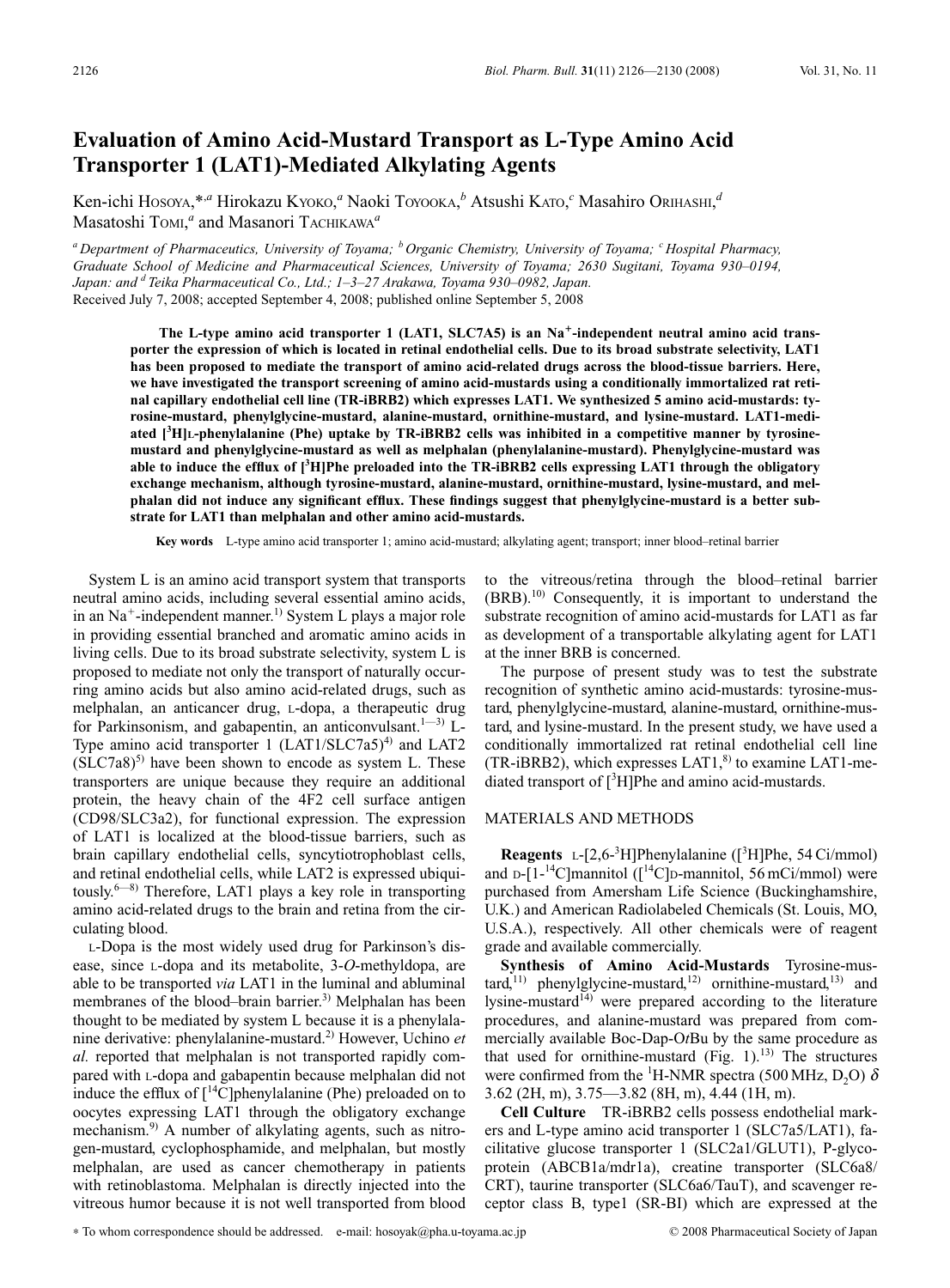

Fig. 1. Structure of Amino Acid-Mustards

inner BRB *in vivo*. 8,15—18) Thus, TR-iBRB2 cells maintain certain *in vivo* functions and are a suitable *in vitro* model for the inner BRB. DMEM containing 100 U/ml benzylpenicillin potassium,  $100 \mu g/ml$  streptomycin sulfate, and  $10\%$  FBS was used as the culture medium for TR-iBRB2 cells. TRiBRB2 cells (passage number 27—35) were seeded onto rat tail collagen type I-coated tissue culture plates (BD Biosciences, Franklin Lakes, NJ, U.S.A.) and cultured at 33 °C in a humidified atmosphere of  $5\%$  CO<sub>2</sub>/air. The permissive-temperature for TR-iBRB2 cell culture is 33 °C due to the presence of temperature-sensitive SV 40 large  $T$ -antigen.<sup>15)</sup>

**[ 3 H]Phe Uptake by TR-iBRB2 Cells** TR-iBRB2 cells  $(5\times10^4 \text{ cells/cm}^2)$  were cultured at 33 °C for 2d on rat tail collagen type I-coated 24-well plates (BD Biosciences) and washed with extracellular fluid (ECF) buffer consisting of 122 mm NaCl, 25 mm NaHCO<sub>3</sub>, 3 mm KCl, 1.4 mm CaCl<sub>2</sub>, 1.2 mm  $MgSO<sub>4</sub>$ , 0.4 mm  $K<sub>2</sub>HPO<sub>4</sub>$ , 10 mm p-glucose, and 10 mm HEPES (pH 7.4) at 37 °C. Uptake was initiated by applying  $200 \mu l$  ECF buffer (pH 7.4) containing  $0.25 \mu$ Ci [<sup>3</sup>H]Phe (23.1 nm) and 0.01  $\mu$ Ci [<sup>14</sup>C] p-mannitol (0.893  $\mu$ m) to estimate the volume of adhering water at  $37^{\circ}$ C in the presence or absence of inhibitors. Na<sup>+</sup>-free ECF buffers were prepared in two different ways: the choline ECF buffer was prepared by equimolar replacement of NaCl and NaHCO<sub>3</sub> with choline chloride and choline bicarbonate, respectively, while the Li ECF buffer was prepared by equimolar replacement of NaCl and NaHCO<sub>3</sub> with LiCl and KHCO<sub>3</sub>, respectively. Cl-free ECF buffer was prepared by replacement with equimolar gluconate. After a predetermined period, uptake was terminated by removing the solution, followed by immersing cells in ice-cold uptake buffer to stop uptake. The cells were then solubilized in  $1 \text{ N }$  NaOH and subsequently neutralized with 1 <sup>N</sup> HCl. Cell-associated radioactivity and protein content were assayed by liquid scintillation spectrometry and detergent compatible protein assay (a DC protein assay kit, Bio-Rad, Hercules, CA, U.S.A.) with bovine serum albumin as a standard.

In the  $[3H]$ Phe efflux studies, <sup>8)</sup> TR-iBRB2 cells were washed three times with ECF buffer and incubated with 0.25  $\mu$ Ci [<sup>3</sup>H]Phe (23.1 nM) in ECF buffer for 5 min at 37 °C in order to preload [3H]Phe. Cells were then washed three times with ice-cold ECF buffer and incubated with ECF buffer in the absence (control) or presence of amino acids/amino acid-mustards at 37 °C. After 4 min, incubated ECF buffer was taken to measure the efflux of preloaded [<sup>3</sup>H]Phe from cells. The radioactivity in the cells was measured as described above.

Data Analysis The uptake of [<sup>3</sup>H]Phe by TR-iBRB2 cells was expressed as the cell-to-medium (cell/medium)

`соон Alanine-mustard:  $n = 1$ 

Lysine-mustard:  $n = 4$ 

ratio using the following equation (Eq. 1):

$$
dium ratio = ([3H] dpm per cell protein (mg))/
$$
  
\n
$$
([3H] dpm per \mu l medium)
$$
  
\n
$$
-([14C] dpm pser cell protein (mg))/
$$
  
\n
$$
([14C] dpm per \mu l medium)
$$
 (1)

The efflux of [<sup>3</sup>H]Phe by TR-iBRB2 cells was expressed as follows:

fractional outflow  $(\%)=([{}^{3}H]$  dpm in the medium)/  $($ [ $^3$ H] dpm in the cells  $+[^{3}H]$  dpm in the medium) $\times$ 100 (2)

For kinetic studies, the Michaelis–Menten constant  $(K_m)$ , the maximal uptake rate  $(V_{\text{max}})$  and nonsaturable uptake rate  $(K_d)$  of Phe uptake were calculated from the following equation (Eq. 3) using the nonlinear least-square regression analysis program, MULTI. $^{19)}$ 

$$
V = V_{\text{max}} \times S/(K_{\text{m}} + S) + K_d \times S \tag{3}
$$

where *V* and *S* are the uptake rate of Phe for 1 min and the concentration of Phe, respectively.

Unless otherwise indicated, all data represent means $\pm$ S.E.M. Statistical significance of differences among means of several groups was determined by one-way analysis of variance (ANOVA) followed by modified Fisher's least squares difference method.

#### RESULTS

cell/me

**Transport Activity** To examine LAT1-mediated transport activity, [<sup>3</sup>H]Phe uptake was performed using TRiBRB2 cells as an *in vitro* model expressing LAT1 of the inner BRB. The time-course of  $[^3H]$ Phe uptake by TR $iBRB2$  cells is shown in Fig. 2A.  $[3H]$ Phe uptake increased linearly for 2 min and the initial uptake rate was 124  $\mu$ l/(min · mg protein). Therefore, all subsequent uptake measurements were conducted for 1 min. The inhibitory effect of  $Na^+$ -free conditions on [ $^3H$ ]Phe uptake by TR-iBRB2 cells was examined under two different sets of conditions. Both choline ECF buffer and Li ECF buffer had little effect on [<sup>3</sup>H]Phe uptake. Cl<sup>-</sup>-free conditions did not have any effect on  $[3H]$ Phe uptake (Fig. 2B). This confirms that  $[3H]$ Phe uptake by TR-iBRB2 cells is mediated by an  $Na<sup>+</sup>$  and  $Cl<sup>-</sup>$  independent process. As shown in Fig. 2C, the intracellular Phe uptake was saturable, and nonlinear least-squares regression analysis showed that the  $K_m$ ,  $V_{\text{max}}$ , and  $K_d$  were 86.8 $\pm$ 34.4  $\mu$ M, 11.2 $\pm$ 1.3 nmol/(min · mg protein), and 2.66 $\pm$ 0.31  $\mu$ l/(min · mg protein) (mean  $\pm$  S.D.), respectively. A *cis*-inhibition study was performed to characterize the [3H]Phe uptake by TR-iBRB2 cells (Table 1).  $[3H]$ Phe uptake was inhibited by 2 mM L-phenylalanine, L-leucine, and 2-aminobicyclo- (2,2,1)-heptane-2-carboylic acid (BCH) by more than 85%. However, it was only inhibited by less than 30% in the presence of a substrate of LAT2, such as L-alanine, and the basic amino acid, L-arginine, at a concentration of 2 mM. These results support the evidence that  $[^{3}H]$ Phe uptake by TR-iBRB2 is mainly mediated *via* LAT1 in TR-iBRB2 cells.<sup>4,8)</sup>

**Transport Screening** LAT1-mediated [3 H]Phe uptake by TR-iBRB2 cells was measured in the presence of  $100 \mu$ MM concentrations of synthetic amino acid-mustards and melphalan (Fig. 1). Aromatic amino acid-mustards, melphalan,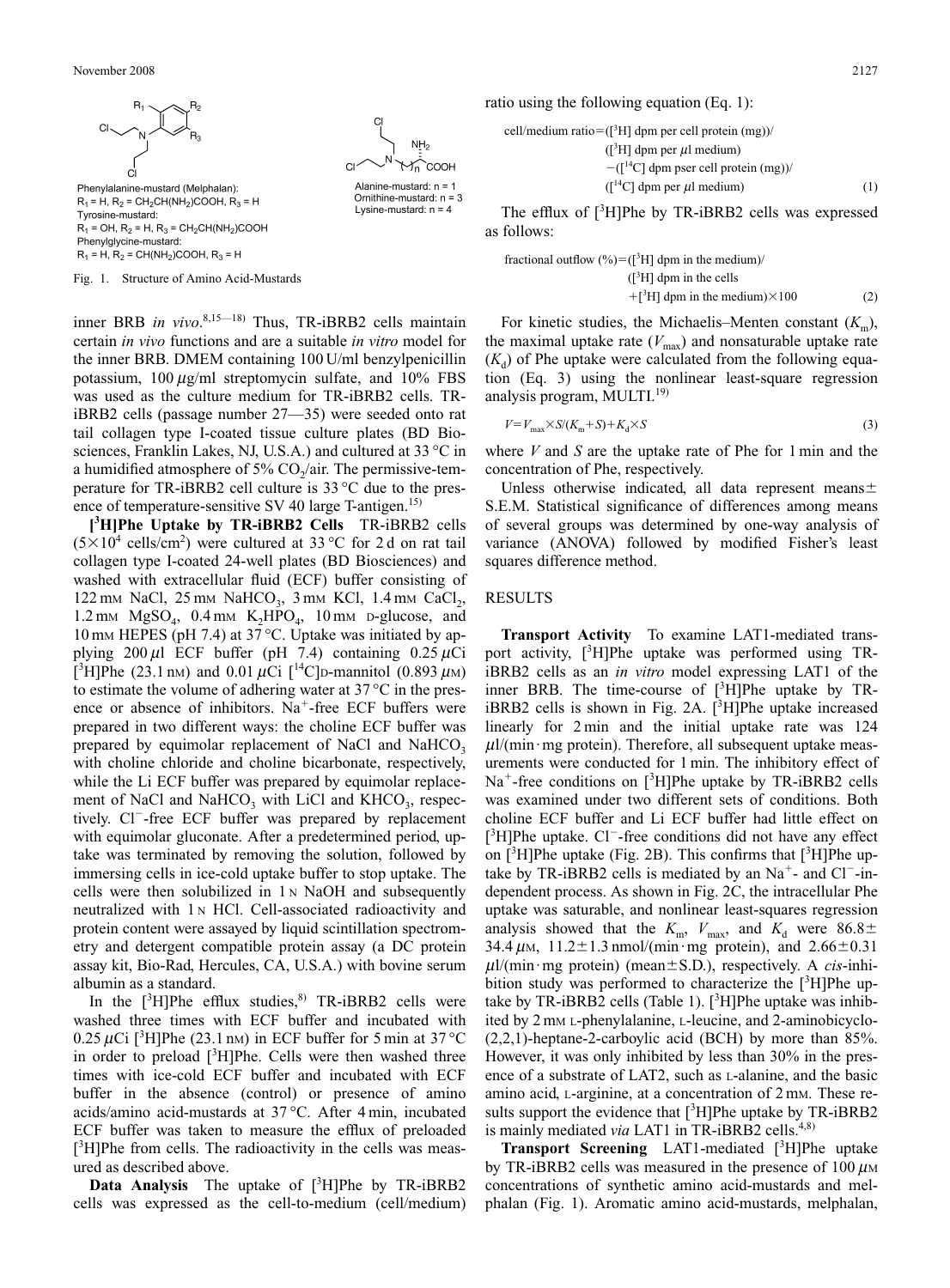

Fig. 2. Time-Course  $(A)$ ,  $Na^+$ - and  $Cl^-$ -Dependence  $(B)$  and Concentration-Dependence (C) of [<sup>3</sup>H]Phe Uptake by TR-iBRB2 Cells

The uptake of  $[^{3}H]P$ he (0.25  $\mu$ Ci) was measured in TR-iBRB2 cells at 37 °C. Each point represents the mean $\pm$ S.E.M. (*n*=4).

Table 1. Effect of Several Inhibitors on [<sup>3</sup>H]Phe Uptake by TR-iBRB2 Cells

| <b>Inhibitors</b>                            | Percentage of control |
|----------------------------------------------|-----------------------|
| Control                                      | $100 \pm 3$           |
| 2 mm L-phenylalanine                         | $4.53 \pm 0.14*$      |
| $2 \text{ mm}$ <i>r</i> -leucine             | $11.3 \pm 1.1*$       |
| $2 \text{ mm } BCH$                          | $14.6 \pm 0.4*$       |
| $2 \text{ mm}$ L-alanine                     | $71.2 \pm 2.0$ **     |
| 2 mm L-arginine                              | $77.2 \pm 4.6$ **     |
| $100 \mu$ <sub>M</sub> melphalan             | $42.6 \pm 3.7*$       |
| $100 \mu$ <sub>M</sub> tyrosine-mustard      | $48.6 \pm 1.6*$       |
| $100 \mu$ <sub>M</sub> phenylglycine-mustard | $52.3 \pm 3.6*$       |
| $100 \mu$ <sub>M</sub> alanine-mustard       | $95.1 \pm 5.9$        |
| 100 $\mu$ <sub>M</sub> ornithine-mustard     | $86.1 \pm 7.1$        |
| $100 \mu$ <sub>M</sub> lysine-mustard        | $58.9 \pm 3.6*$       |

[<sup>3</sup>H]Phe uptake by TR-iBRB2 cells was performed at 37 °C for 1 min in the absence (control) or presence of inhibitors. Each value represents the mean $\pm$ S.E.M. ( $n=4$ —7). ∗ *p*0.01, ∗∗ *p*0.05, significantly different from control. BCH: 2-aminobicyclo- (2,2,1)-heptane-2-carboxylic acid.

tyrosine-mustard, and phenylglycine-mustard, inhibited  $[3H]$ Phe uptake by 57.7%, 51.4%, and 47.7%, respectively, whereas aliphatic amino acid-mustards had weaker inhibitory



Fig. 3. Lineweaver-Burk Plot Analysis of [<sup>3</sup>H]Phe Uptake by TR-iBRB2 Cells in the Presence  $(\bullet)$  and Absence  $(\circ)$  of Unlabeled Amino Acid-Mustards

The uptake of  $[^{3}H]$ Phe uptake with L-phenylalanine (10, 50, 100, 400, 1000, 2000, or 2500  $\mu$ M) was measured in the absence (control) or presence of 100  $\mu$ M melphalan (A), 100  $\mu$ M tyrosine-mustard (B), and 100  $\mu$ M phenylglycine-mustard (C) at 37 °C. Each point represents the mean $\pm$ S.E.M. (*n*=4).

effects on [<sup>3</sup>H]Phe uptake: lysine-mustard, ornithine-mustard, and alanine-mustard inhibited  $[$ <sup>3</sup>H]Phe uptake by 41.1%, 13.9%, and 4.9%, respectively (Table 1). Lineweaver–Burk plot analysis of  $[3H]$ Phe uptake in the presence of 100  $\mu$ M melphalan, tyrosine-mustard, and phenylglycine-mustard showed competitive inhibition with an inhibition constant  $(K<sub>i</sub>)$  of 101  $\mu$ m, 132  $\mu$ m, and 231  $\mu$ m, respectively (Fig. 3). The amino acid-mustards that inhibited LAT1-medaited [<sup>3</sup>H]Phe uptake were investigated to determine whether they could induce the efflux of loaded  $[^{3}H]$ Phe when applied extracellularly. As shown in Fig. 4, the efflux of loaded [3H]Phe was induced by  $100 \mu$ M phenylglycine-mustard as well as LAT1 substrates, such as 2 mm phenylalanine, L-leucine, and BCH. No significant efflux was induced by melphalan, tyrosine-mustard, lysine-mustard, ornithine-mustard, and alaninemustard nor an LAT1-nonsubstrate, L-arginine.

# DISCUSSION

The present study demonstrates transport screening of synthetic amino acid-mustards and melphalan in TR-iBRB2 cells which express LAT1. Phenylglycine-mustard is a potent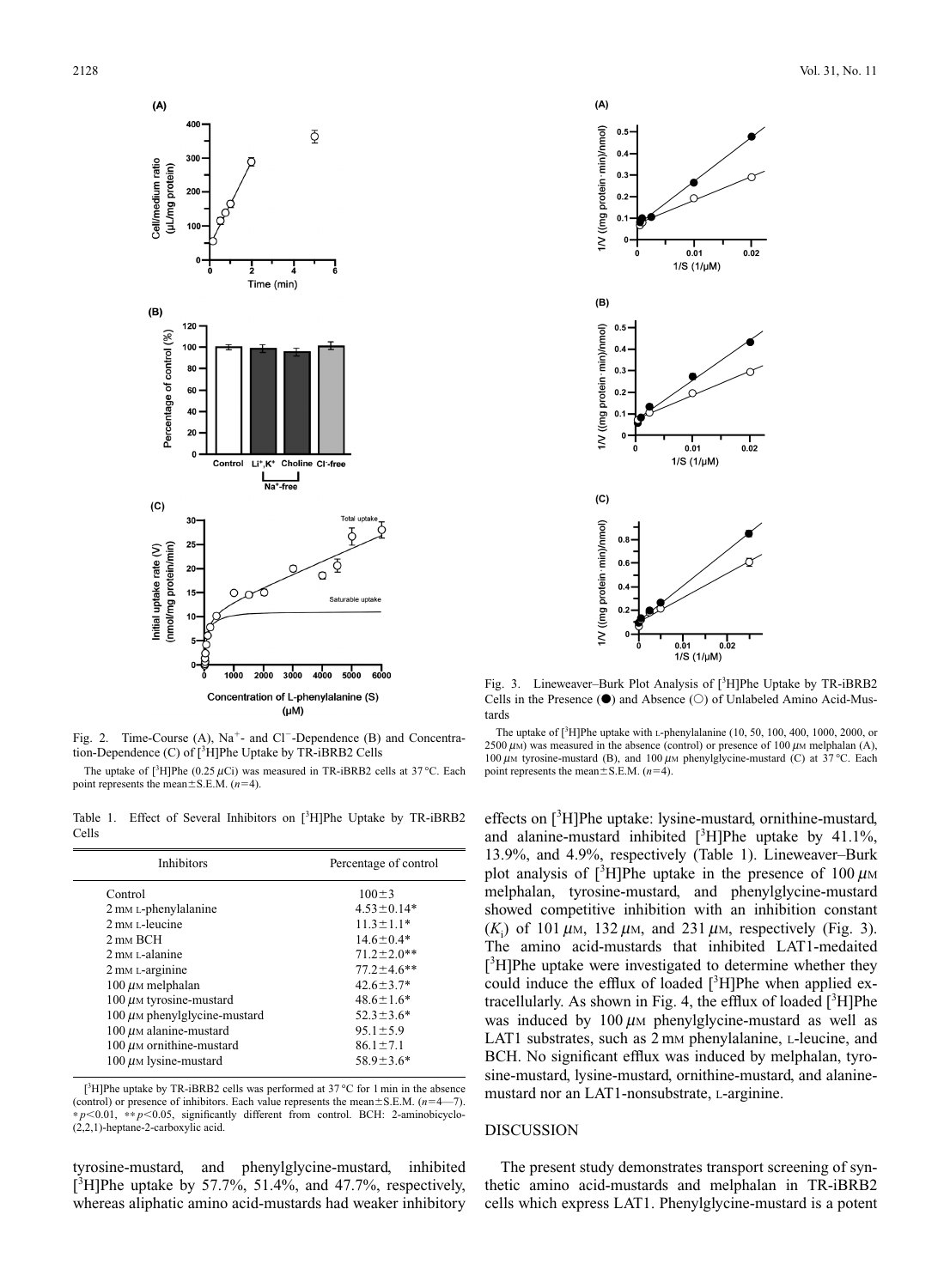





substrate for LAT1, better than melphalan, tyrosin-mustard, and aliphatic amino acid-mustards. System L transports neutral amino acids in an  $Na<sup>+</sup>$ -independent manner and is classified as LAT1 and 2. Recently, LAT3  $(SLC43a1)^{20}$  and 4  $(SLC43a2)^{21}$  have been identified as a lower affinity transporter for system L. LAT1 and 2 offer higher affinity for Phe transport ( $\lt$ 100  $\mu$ M) than that of LAT3 and 4 (>1) m<sub>M</sub>).<sup>4,5,20,21)</sup> [<sup>3</sup>H]Phe uptake by TR-iBRB2 cells was Na<sup>+</sup>-independent and saturable with a  $K<sub>m</sub>$  of 86.8  $\mu$ M (Fig. 2). This uptake had only a minor effect in the presence of  $2 \text{ mm L-ala-}$ nine (Table 1). $4,5$ ) These results are very consistent with LAT1-mediated  $[3H]$ Phe uptake by TR-iBRB2 cells.

Uchino *et al.*, investigated the mechanism of substrate recognition for LAT1 and found that LAT1 accepts  $\alpha$ -methyl amino acids as substrates. $9$  In order to recognize amino acid derivatives that are substrates for LAT1, they most probably needed to have positive and negative charges at the  $\alpha$ -carbon and hydrophobic moiety.<sup>9)</sup> Therefore, we selected  $\alpha$ -amino acids which have an aromatic moiety, or  $\beta$ -hydroxyl,  $\delta$ - and <sup>e</sup>-amino groups. Aromatic amino acids introduce a mustard moiety to an aromatic ring: tyrosine-mustard and phenylglycine-mustard. The  $\beta$ -hydroxyl group of L-serine is substituted by a mustard moiety, alanine-mustard, and the  $\delta$ - and  $\varepsilon$ amino group of L-ornithine and L-lysine are substituted by a mustard moiety, ornithine-mustard and lysine-mustard, respectively (Fig. 1).

Aliphatic amino acid-mustards, such as alanine-mustard and ornithine-mustard, failed to inhibit  $[^3H]$ Phe uptake by TR-iBRB2 cells, suggesting that these compounds do not interact with LAT1 (Table 1). Lysine-mustard and aromatic amino acid-mustards inhibited  $[$ <sup>3</sup>H]Phe uptake by TR-iBRB2 cells by more than 40%, suggesting that the amino acid with hydrophobic moiety provides higher affinity binding site for LAT1. LAT1 is an amino acid exchange transporter which makes it possible to evaluate whether compounds accepted by the binding site of LAT1 are transported or not by examining their ability to induce the efflux of loaded radiolabeled substrate.<sup>8,9)</sup> This strategy is particularly useful for compounds with no readily available radiolabeled form. Of the aromatic amino acid-mustards, although melphalan has the highest binding affinity for LAT1 (Fig. 3), melphalan failed to induce the efflux of loaded  $[{}^{3}H]$ Phe as is in the case of L-

arginine which is not a substrate for LAT1 (Fig. 4). In addition to melphalan, tyrosine-mustard, alanine-mustard, ornithine-mustard, and lysine-mustard did not induce any significant efflux, suggesting that these compounds are faint substrates of LAT1. In contrast, phenylglycine-mustard induced the efflux of loaded  $[3H]$ Phe as is the case with transportable substrates of LAT1, such as L-phenylalanine, Lleucine, and BCH. This suggests that phenylglycine-mustard is a better substrate for LAT1 than other amino acid-mustards. Although further studies are needed to determine the anti-tumor activities for phenylglycine-mustard, phenylglycine-mustard is a more potent substrate of LAT1 than melphalan, tyrosine-mustard, and lysine-mustard.

Based on the results of the present study, we propose a model for a transportable alkylating agent for LAT1. An aromatic amino acid as a backbone is produced with greater affinity for LAT1 than an aliphatic amino acid since the aromatic moiety is more hydrophobic than the aliphatic moiety. Of the aromatic amino acid-mustards, the glycine moiety of phenylglycine-mustard is one carbon shorter than the alanine moiety of melphalan and tyrosine-mustard. Phenylglycinemustard may adapt to the binding site of LAT1 as a transportable form because introduction of the mustard moiety may be sufficiently marked to interrupt the transport of phenylalanine and tyrosine. LAT1 is expressed not only at the inner  $BRB^{8}$  but also in malignant tumors.<sup>22)</sup> These pieces of evidence suggest that phenylglycine-mustard is transported from the circulating blood to the retina across the inner BRB. Subsequently, phenylglycine-mustard may be taken up by retinoblastoma.

In conclusion, the data presented here show that phenylglycine-mustard is a potent substrate of LAT1 more than melphalan, tyrosine-mustard, and aliphatic amino acid-mustards. These findings provide important information to increase our understanding of the substrate binding and transport mechanisms of LAT1 and help in the development of a transportable alkylating agent for LAT1.

**Acknowledgements** This study was supported, in part, by a Grant-in-Aid for Scientific Research from the Japan Society for the Promotion of Science and Research and Development Grants for Scientific Research from the Hokuriku Industrial Advancement Center.

## REFERENCES

- 1) Christensen H. N., *Physiol. Rev.*, **70**, 43—77 (1990).
- 2) Goldenberg G. J., Lam H. Y., Begleiter A., *J. Biol. Chem.*, **254**, 1057— 1064 (1979).
- 3) Gomes P., Soares-da-Silva P., *Brain Res.*, **829**, 143—150 (1999).
- 4) Kanai Y., Segawa H., Miyamoto K., Uchino H., Takeda E., Endou H., *J. Biol. Chem.*, **273**, 23629—23632 (1998).
- 5) Segawa H., Fukasawa Y., Miyamoto K., Takeda E., Endou H., Kanai Y., *J. Biol. Chem.*, **274**, 19745—19751 (1999).
- 6) Matsuo H., Tsukada S., Nakata T., Chairoungdua A., Kim D. K., Cha S. H., Inatomi J., Yorifuji H., Fukuda J., Endou H., Kanai Y., *Neuroreport*, **11**, 3507—3511 (2000).
- 7) Ritchie J. W., Taylor P. M., *Biochem. J.*, **356**, 719—725 (2001).
- 8) Tomi M., Mori M., Tachikawa M., Katayama K., Terasaki T., Hosoya K., *Invest. Ophthalmol. Vis. Sci.*, **46**, 2522—2530 (2005).
- 9) Uchino H., Kanai Y., Kim D. K., Wempe M. F., Chairoungdua A., Morimoto E., Anders M. W., Endou H., *Mol. Pharmacol.*, **61**, 729—737 (2002).
- 10) Kaneko A., Suzuki S., *Jpn. J. Clin. Oncol.*, **33**, 601—607 (2003).